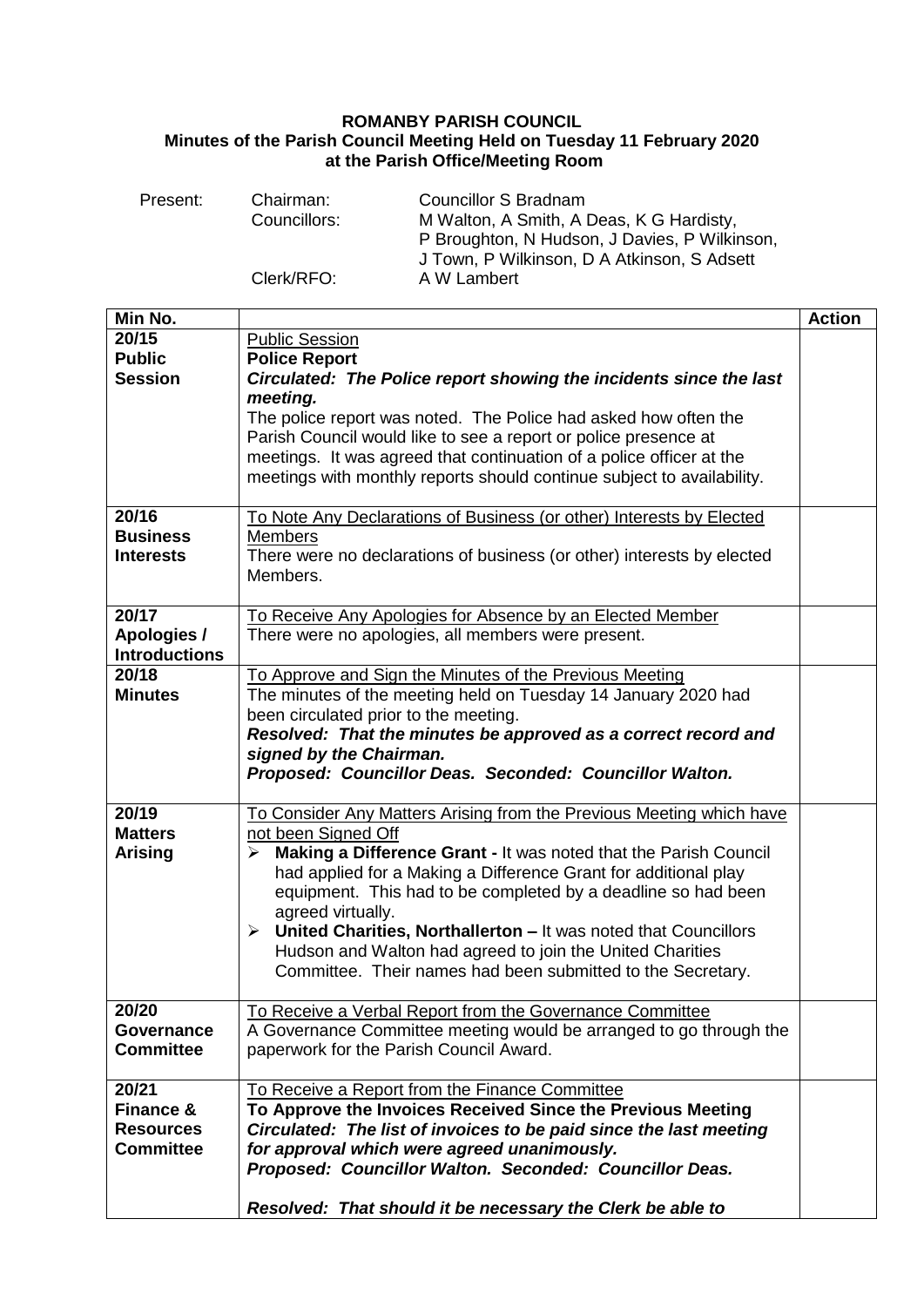|                                                            | transfer up to £2,000 from the Business Premium Account to the<br>Community Account as the year draws to a close.<br>Proposed: Councillor Deas. Seconded: Councillor Adsett.<br><b>To Consider the Bank Reconciliation</b><br>Circulated: The bank reconciliation for February 2020.                                                                                                                                                                                                                                                                                                                                                                                                                                                                                                                                                                                                                                                                                                                                                                                                                                                                                                                                                                                                                                                                                                                                                                                                              |                                                               |
|------------------------------------------------------------|---------------------------------------------------------------------------------------------------------------------------------------------------------------------------------------------------------------------------------------------------------------------------------------------------------------------------------------------------------------------------------------------------------------------------------------------------------------------------------------------------------------------------------------------------------------------------------------------------------------------------------------------------------------------------------------------------------------------------------------------------------------------------------------------------------------------------------------------------------------------------------------------------------------------------------------------------------------------------------------------------------------------------------------------------------------------------------------------------------------------------------------------------------------------------------------------------------------------------------------------------------------------------------------------------------------------------------------------------------------------------------------------------------------------------------------------------------------------------------------------------|---------------------------------------------------------------|
|                                                            | The following projected bank balances (29 February 2020) were noted:<br>Community Account: £1,121.64 cr<br>➤<br>> Business Premium Account: £46,636.41 cr                                                                                                                                                                                                                                                                                                                                                                                                                                                                                                                                                                                                                                                                                                                                                                                                                                                                                                                                                                                                                                                                                                                                                                                                                                                                                                                                         |                                                               |
| 20/22<br>Parks &<br><b>Recreation</b><br><b>Committee</b>  | To Receive a Report from the Parks and Recreation Committee<br>The Parks and Recreation Committee had met on Tuesday 14 January<br>2020 and had been reported on at the previous full Council meeting.<br>The minutes had been circulated and a verbal update given by the<br>Chairman:                                                                                                                                                                                                                                                                                                                                                                                                                                                                                                                                                                                                                                                                                                                                                                                                                                                                                                                                                                                                                                                                                                                                                                                                           |                                                               |
|                                                            | Parks and Recreation Action Plan to be completed.<br>➤<br>Tree planting sites had been partly agreed (Carroll Close / Ainderby<br>≻<br>Road Leisure Park) with further work on suggested areas to be<br>undertaken. It was suggested that the tree planting weekend to<br>include parishioners should be 28 / 29 March 2020. To be<br>published on social media and noticeboards.<br>$\triangleright$ It was noted that the Community Payback Team had been busy<br>cleaning play equipment at Grange Close and Harewood Chase.<br>Further teams to be deployed when available.<br>The new contracts would be considered at the next Parish Council<br>➤<br>meeting through Parks and Recreation Committee.                                                                                                                                                                                                                                                                                                                                                                                                                                                                                                                                                                                                                                                                                                                                                                                       | SB/<br><b>Clerk</b><br><b>Clerk</b><br><b>Parks</b><br>& Rec. |
| 20/23<br>Projects &<br><b>Planning</b><br><b>Committee</b> | To Receive a Report from the Projects & Planning Committee<br>The Projects & Planning Committee had met prior to full Council and a<br>verbal report was given as follows:<br>Northallerton School had been reminded regarding the request for<br>➤<br>students to be engaged in creating guided walks / geo-caching.<br>The proposed sundial for the War Memorial Garden was discussed.<br>➤<br>It was suggested that a plaque be sited instead. Quotations to be<br>sought.<br>Further boundary signage had not been pursued at present.<br>➤<br>The Clerk had written to Hambleton District Council to seek dates<br>➤<br>for a presentation to be made to parishioners on re-cycling similar to<br>the one received by the Parish Council last year.<br>The Clerk to contact the parishioners interested in the "Adopt a<br>➤<br>Street Sign Scheme" to ask them to start to clean the signage.<br>The "Climate Action in the Community" would be advertised through<br>➤<br>social media.<br>The proposed Youth Council information would be communicated to<br>➤<br>Northallerton School again.<br>Work was ongoing regarding the Quality Mark for Parish Councils<br>➤<br>Scheme.<br>Information on the Hambleton Community Award was awaited.<br>➤<br>Work to ascertain land for allotments was ongoing.<br>≻<br>There were planning issues.<br>➤<br>A sum of £750 had been received from NYCC to enable the Parish<br>➤<br>Council to work on a "Smoke-free Open Spaces" initiative. The |                                                               |
|                                                            | local primary schools to be asked to undertake a project to draw up<br>signage for the parks and open spaces. A questionnaire had been<br>open to residents through social media with the results being 85% in                                                                                                                                                                                                                                                                                                                                                                                                                                                                                                                                                                                                                                                                                                                                                                                                                                                                                                                                                                                                                                                                                                                                                                                                                                                                                    | <b>SB</b>                                                     |